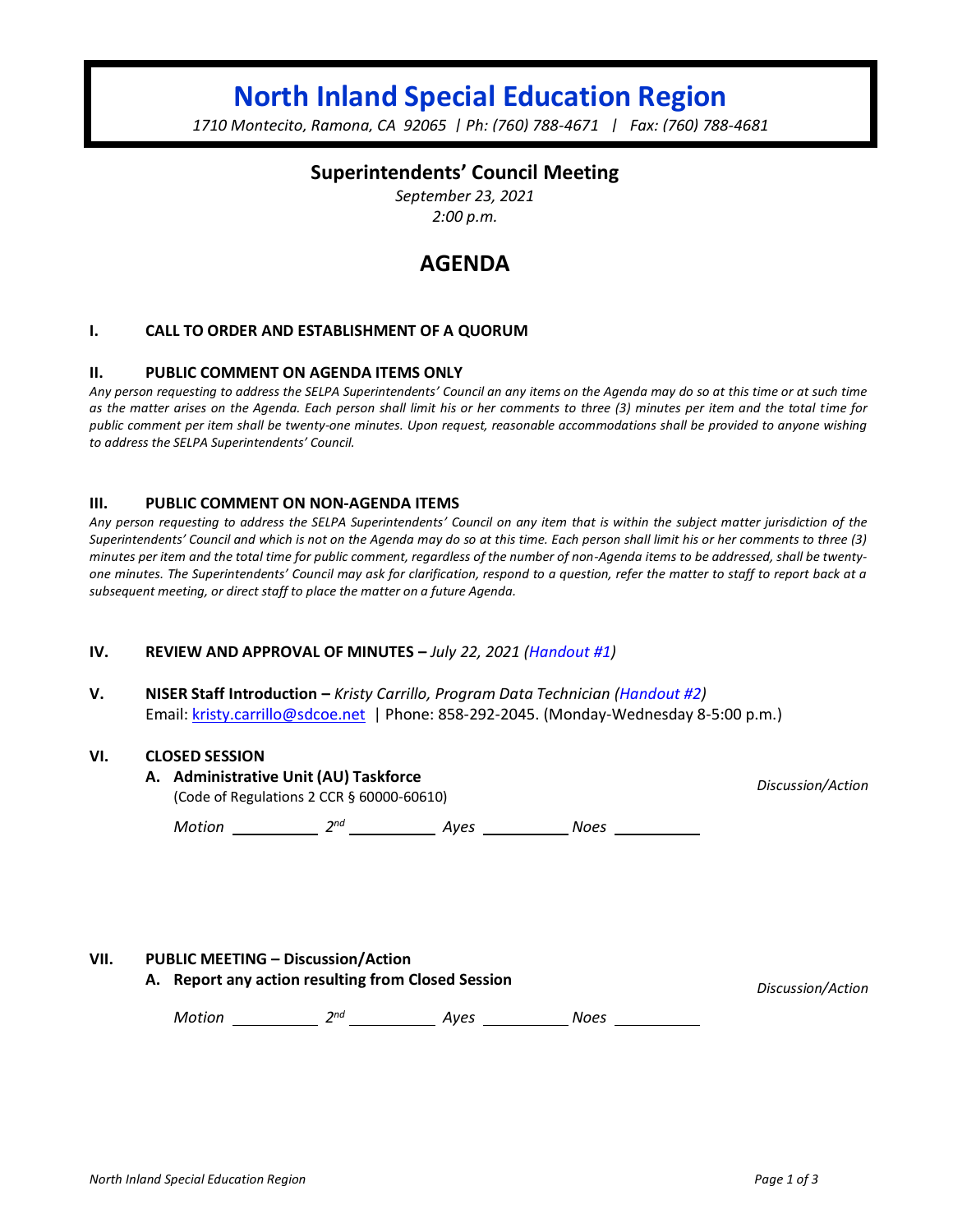| B. Special Education Learning Recovery Support Funds ( <i>Handout #3-5</i> )<br>SELPA Administrator to review the Special Education Learning Recovery Support Plan and determine<br>action for disbursement of funds.                                                                                                                                                                                                                                                                                                                                             | Discussion/Action |  |  |  |  |
|-------------------------------------------------------------------------------------------------------------------------------------------------------------------------------------------------------------------------------------------------------------------------------------------------------------------------------------------------------------------------------------------------------------------------------------------------------------------------------------------------------------------------------------------------------------------|-------------------|--|--|--|--|
|                                                                                                                                                                                                                                                                                                                                                                                                                                                                                                                                                                   |                   |  |  |  |  |
| C. Special Education Dispute Prevention and Dispute Resolution Funds (Handout<br>$#6-10)$                                                                                                                                                                                                                                                                                                                                                                                                                                                                         | Discussion/Action |  |  |  |  |
| SELPA Administrator to review the Special Education Dispute Prevention and Dispute Resolution Plan<br>and determine action for disbursement of funds.                                                                                                                                                                                                                                                                                                                                                                                                             |                   |  |  |  |  |
|                                                                                                                                                                                                                                                                                                                                                                                                                                                                                                                                                                   |                   |  |  |  |  |
| D. NCCSE/NISER Case Management Program MOU (Handout #11)<br>SELPA Administrator will request authorization to enter into an agreement between North Inland<br>SELPA and the North Costal Consortium (NCCSE) for the San Diego County Case Management<br>Program. Participation in this agreement allows our districts to access the Program to support<br>students requiring residential treatment placements. The MOU is for three years 2021-22 thru 2023-<br>24.<br>Motion _____________ 2 <sup>nd</sup> _______________ Ayes _____________ Noes _____________ | Discussion/Action |  |  |  |  |
|                                                                                                                                                                                                                                                                                                                                                                                                                                                                                                                                                                   |                   |  |  |  |  |
| IX.<br><b>INFORMATION</b><br>A. County Office Report - Gloria Ciriza                                                                                                                                                                                                                                                                                                                                                                                                                                                                                              |                   |  |  |  |  |
| B. North Inland SELPA Report - Jaime Tate-Symons                                                                                                                                                                                                                                                                                                                                                                                                                                                                                                                  |                   |  |  |  |  |
| 1)<br><b>Compliance Activities</b>                                                                                                                                                                                                                                                                                                                                                                                                                                                                                                                                |                   |  |  |  |  |
| <b>Disproportionality Corrective Actions</b><br>a)                                                                                                                                                                                                                                                                                                                                                                                                                                                                                                                |                   |  |  |  |  |
| b)<br>Local Plan was approved by CDE<br>2)<br><b>CALPADS Update</b>                                                                                                                                                                                                                                                                                                                                                                                                                                                                                               |                   |  |  |  |  |
| Census Day - October 6<br>a)                                                                                                                                                                                                                                                                                                                                                                                                                                                                                                                                      |                   |  |  |  |  |
| Official Window - Oct. 6 thru Dec. 17<br>b)                                                                                                                                                                                                                                                                                                                                                                                                                                                                                                                       |                   |  |  |  |  |
| Amendment Window - Dec. 19 thru Jan. 18<br>c)                                                                                                                                                                                                                                                                                                                                                                                                                                                                                                                     |                   |  |  |  |  |
| d)<br>CALPADS Support Meetings every Wednesday from 3-4:30 p.m.                                                                                                                                                                                                                                                                                                                                                                                                                                                                                                   |                   |  |  |  |  |
| Data Specialist Training - Nov. 9 (10am-12pm)<br>e)<br>Legislative Update (Handout #12)<br>3)                                                                                                                                                                                                                                                                                                                                                                                                                                                                     |                   |  |  |  |  |
| State Finance Committee Report (Handout #13)<br>4)                                                                                                                                                                                                                                                                                                                                                                                                                                                                                                                |                   |  |  |  |  |
| 5)<br><b>CAC Meeting</b>                                                                                                                                                                                                                                                                                                                                                                                                                                                                                                                                          |                   |  |  |  |  |
| NISER Professional Development Opportunities (Handout #14)<br>6)                                                                                                                                                                                                                                                                                                                                                                                                                                                                                                  |                   |  |  |  |  |
| SELPA Contact List (Handout #15)<br>7)                                                                                                                                                                                                                                                                                                                                                                                                                                                                                                                            |                   |  |  |  |  |
| OPS Agenda - September 17, 2021 (Handout #16)<br>8)                                                                                                                                                                                                                                                                                                                                                                                                                                                                                                               |                   |  |  |  |  |

9) CBO Agenda *– September 21, 2021 (Handout #17)*